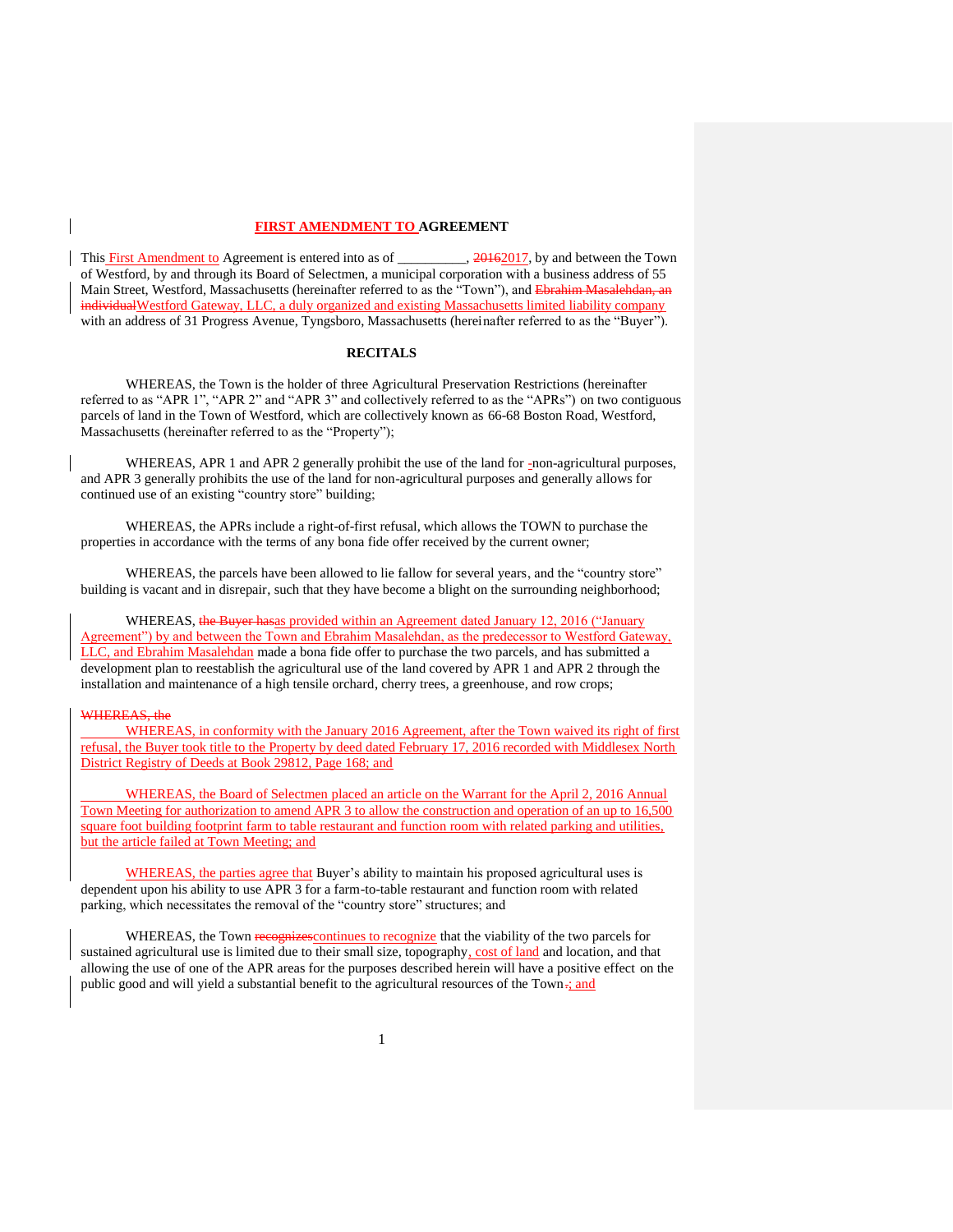WHEREAS, the Buyer has submitted revised plans for a smaller farm-to-table than what was presented to the April 2, 2016 Annual Town Meeting; and

WHEREAS, the parties wish to amend the January 2016 Agreement to incorporate such revised plans and modified terms in association with an an article appearing on the 2017 Annual Town Meeting Warrant,

NOW, THEREFORE, in consideration of the foregoing recitals and the mutual promises, covenants and agreements contained herein, the receipt and sufficiency of which is hereby acknowledged, the parties agree as follows:

## **AGREEMENT**

Within five (5) business days of execution of this Agreement, the Town will inform the current owner, in writing with copy to the Buyer, that it will waive its right of first refusal under the APRs. 1. Upon receipt of written notice of the Town's waiver of its right of first refusal, the Buyer will purchase the Property in accordance with the The following terms of the Purchase and Sale

conditions and the provisions of this First Amendment to Agreement dated October 30, 2015shall replace and will close onsupersede the transaction prior to April 2,terms and conditions of the January 2016. Agreement in their entirety.  $\overline{2}$ .

3.2.Buyer agrees that it will pursue development of the Property so as to reestablish the agricultural use of the land covered by APR 1 and APR 2 through the installation and maintenance of a high tensile orchard, **cherry-fruit** trees, a greenhouse, and row crops, and, on the land covered by APR 3, a farmto-table restaurant and function room with related parking, as shown on the conceptual plan attached hereto as "Exhibit A" and hereinafter referred to as the "Project".

4. Upon execution of this Agreement, the Buyer will begin working to finalize the plans for the Project and to obtain the licenses, permits and approvals necessary to complete the Project. On or before March 25, 2016, the Buyer shall provide the Board of Selectmen with construction documents that are near complete.

5.3. The Board of Selectmen will place an article on the On Petition, an Article will appear on the Warrant for the April 2, 2016 Annual 2017 Annual Town Meeting for authorization to amend APR 3 to (a) allow the construction and operation of an up to  $\frac{16,5008,130}{10,5008}$  square foot building footprint farm to table restaurant and function roomwith no more than 14,976 sq. ft of gross occupied floor area ( with related parking and utilities (including storm water management features and a septic system), and (b) amend the Right of First Refusal provisions attached to APR 3, said amendments to be substantially in the form attached hereto as "Exhibit B", provided, however, that the Board will have no obligation to put the article to a vote by Town Meeting unless the Buyer has purchased the Property and recorded a deed in his name or the name of an entity owned and/or controlled by him, and has provided the Town with the construction documents described above.".

6.4.If Town Meeting authorizes the amendment, the Buyer will complete the Project in accordance with the construction documents described above  $-a$ s may be amended and conditioned through the Zoning Board of Appeals, Planning Board, and Conservation Commission. All work in connection with the Project shall be at the Buyer's sole cost and expense and the Buyer assumes all risk of

**Formatted:** Indent: Left: 0.5", No bullets or numbering

**Formatted:** Indent: Left: 0.5", No bullets or numbering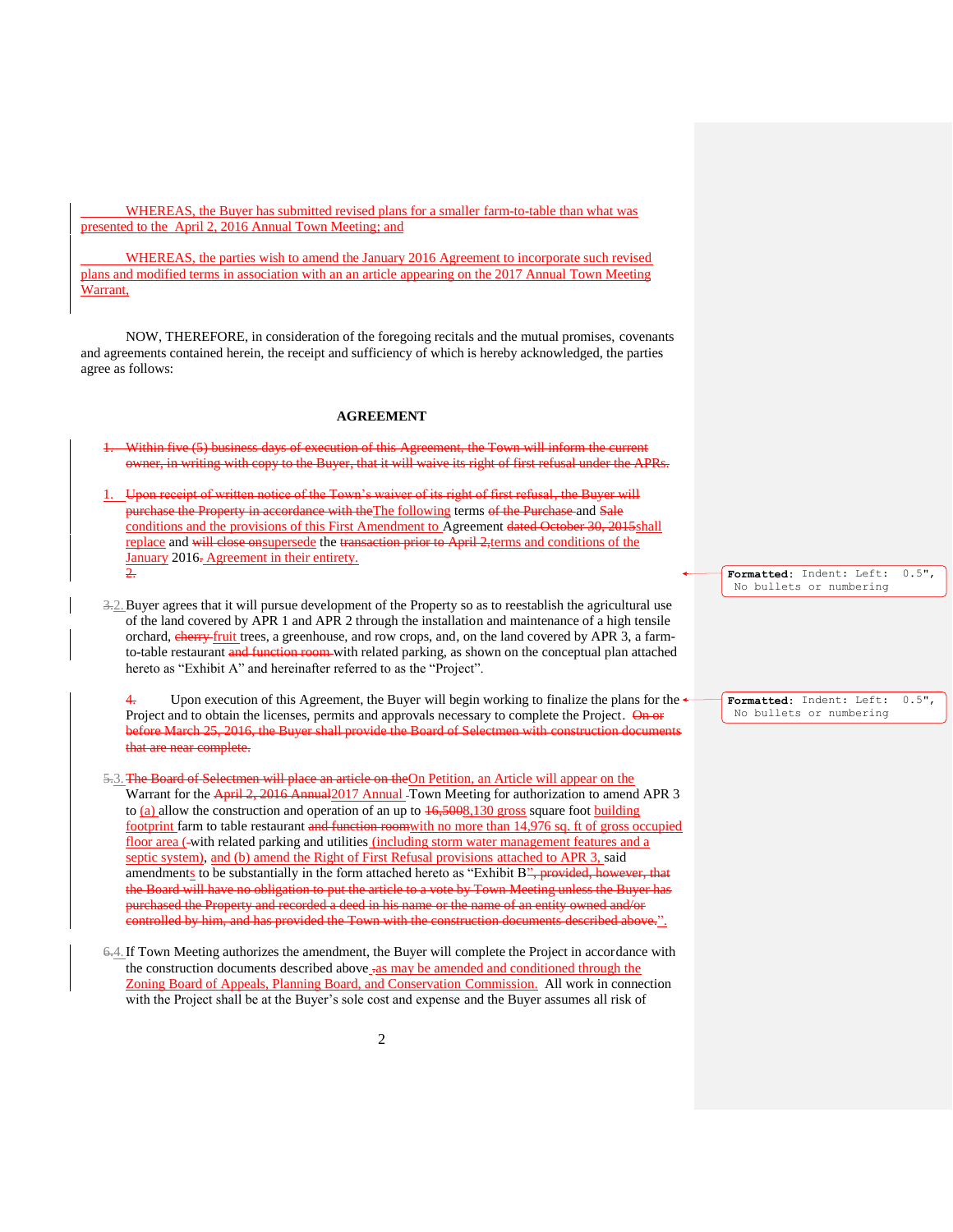liability and loss in connection therewith. The Town shall bear no liability or expense in connection with the Project or on account thereof.

- 7.5.The Buyer acknowledges and agrees that the Board of Selectmen shall have no obligation to execute and record the amendment to APR 3 unless and until Town Meeting approves the amendment and all licenses, permits and approvals for the Project have been obtained by the Buyer and construction on the Project is ready to proceed.
- 8.6. As consideration for the amendment to APR 3, the Buyer will pay the Town the sum of \$50,000, payable in three annual installments of \$16,666.67, with the first installment due and payable on the second anniversary of the issuance of a certificate of occupancy by the Building Inspector. The Buyer also agrees that it will build sidewalks along Boston Road for the length of Property, in accordance with specifications and a schedule to be provided by the Town at a later date.
- 9.7.If Town Meeting does not approve the amendment to APR 3, or if the Buyer fails to secure all licenses, permits and approvals needed to complete the Project, or if the Buyer abandons the Project, or if the Project is not completed for any reason, the Buyer acknowledges and agrees that it will own the Property subject to the existing APRs and that it will use diligent efforts to comply with the terms of the APRs by developing active agricultural uses on the Property.
- The Buyer acknowledges and agrees that certain discretionary permits, licenses and approvals will be required to complete the Project and that nothing herein shall be deemed to waive the Buyer's obligations to apply for and comply with all such permits, approvals and conditions governing the Project, and the Town does not hereby promise or guarantee that any such permits, licenses or approvals will be granted. The Buyer further acknowledges and agrees that, to the extent that it is required to obtain such licenses, permits and approvals from Town officials, boards and/or committees, that the Buyer shall receive no preferential treatment as a result of this Agreement and that it shall be treated in the same manner as any other property owner in the Town.
- 11.9. The Buyer acknowledges and agrees that it has inspected the Property and is familiar with the conditions thereof, and the Town is making no representations or warranties, express or implied, as to the suitability of the Property for the Project and that the Buyer is proceeding with the Project at his own risk.
- $\frac{12.10}{12.10}$ . The provisions, terms and conditions of this Agreement, may not be modified except in writing, duly executed by both parties.
- $13.11.$  If any portion of this Agreement is declared to be illegal, unenforceable or void, then all parties to this Agreement shall be relieved of all obligations under that portion; provided, however, that the remainder of this Agreement shall be enforced to the fullest extent permitted by law.
- 14.12. This Agreement shall be governed by and construed in accordance with the laws of the Commonwealth of Massachusetts, and any and all legal actions brought in connection with this Agreement shall be brought in courts within the Commonwealth of Massachusetts.

This Agreement is to take effect as a sealed instrument, this \_\_\_ day of \_\_\_\_\_\_, 20162017.

EBRAHIM MASALEHDAN WESTFORD GATEWAY, LLC TOWN OF WESTFORD

By its Board of Selectmen

\_\_\_\_\_\_\_\_\_\_\_\_\_\_\_\_\_\_ \_\_\_\_\_\_\_\_\_\_\_\_\_\_\_\_\_\_\_\_\_\_\_\_\_\_\_\_\_\_